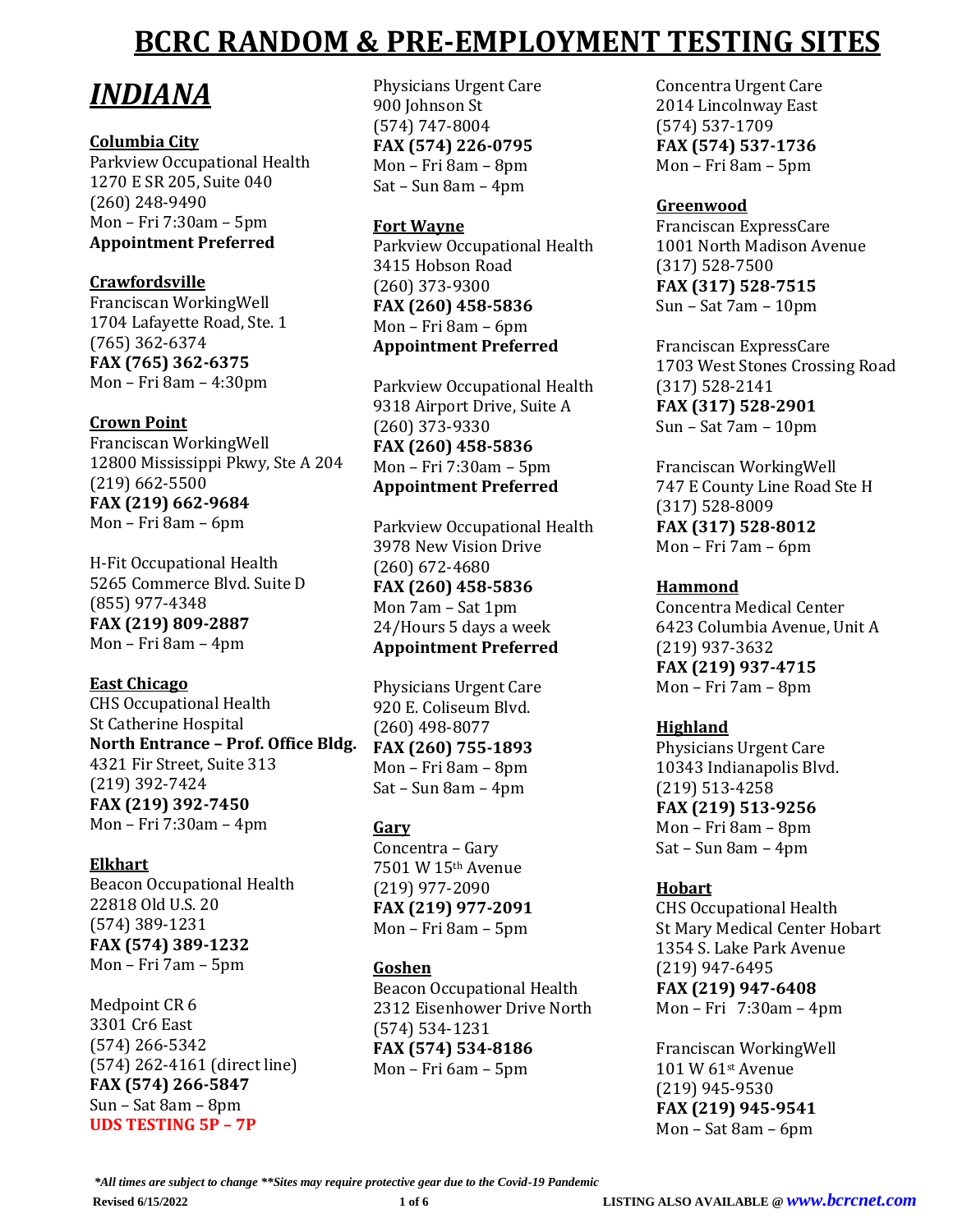### **Huntington**

Parkview Occupational Health 2708 Guilford Street (260) 355-3580 Mon – Fri 7:30am – 5pm **Appointment Preferred**

### **Indianapolis**

Franciscan ExpressCare 5210 East Thompson Road (317) 782-7500 **FAX (317) 782-7515** Sun – Sat 8am – 8pm

Franciscan WorkingWell 325 S Alabama St, Ste. 100 (317) 705-4785 **FAX (317) 705-7498** Sun – Sat 7am – 10pm

Indiana Testing, Inc. (ITI) 881 South Girls School Road (317) 271-2611 **FAX (317) 248-1072** Mon – Fri 8am – 4pm

### **Kendallville**

Parkview Occupational Health 1844 Ida Red Road (260) 347-8810 Mon – Fri 7:30am – 5pm **Appointment Preferred**

# **Lafayette**

Blackbird Clinical Services 2 Executives Drive, Suite D (765) 447-8700 **FAX (765) 447-8701** Mon – Fri 8am – 4pm

Franciscan WorkingWell 3218 Daugherty Drive Suite 140 (765) 502-4190 **FAX (765) 502-4191** Mon – Fri 7am – 7pm

Regional Occupational Care Center 1321 Unity Place, Suite A (765) 446-2450 **FAX (765) 446-1083** Mon – Fri 8am – 5pm

Work-Comp Management Services 760 Park East Blvd. #5 Lafayette, IN 47905 (765) 447-7473 FAX (765) 449-8504 Mon –Fri 8am-4:30pm

### **LaGrange**

Parkview Occupational Health 0045 North 250 West (260) 499-4233 Mon – Fri 7:30am – 5pm **Appointment Preferred**

### **Lake Station**

Crossroad Connexxions Clinic (*Behind* Flying J Truck Plaza *between* Truck Wash & Tarp Shop) 1438 Ripley Street (219) 962-8384 **FAX (219) 962-8374** Mon – Fri 8am -5pm

### **La Porte**

Figment Group, Inc. 416 Perry Street (219) 326-8880 **FAX (219) 324-4493** Mon – Fri 8am – 5pm LAST COLLECTION 4PM

Northwest Health 311 Boyd Blvd (219) 326-2664 **FAX (219) 326-2653** Mon – Fri 8am – 4:30pm LAST COLLECTION 3:30PM

# **Marion**

MGH Work Solutions 1136 North Baldwin Ave (765) 660-7440 **FAX (765) 662-4715** Mon – Fri 8am – 5pm

### **Merrillville**

WorkCare Occupational Health 1574 East 85th Avenue (219) 769-4400 **FAX (219) 795-1419** Mon - Fri 8:30am – 6pm Sat 9am – 2pm Last Collection 1 hr prior to close

### **Michigan City**

Franciscan WorkingWell 4111 S Franklin Street (219) 879-5400 **FAX (219) 879-5900** Mon – Sat 8am – 6pm

### **Middlebury**

Beacon Occupational Health 801 Wayne Street (574) 358-0042 **FAX (574) 358-0157** Mon – Fri 7am – 5pm

### **Mishawaka**

Any Lab Test Now 313 W. University Dr. (574) 287-5041 **FAX (574) 968-0298** Mon – Fri 9am – 5pm Sat 9am – 12pm

Beacon Occupational Health 4630 Vistula Road (574) 318-4291 **FAX (574) 318-4759** Mon – Fri 7am – 5pm

Physicians Urgent Care 505 W. Cleveland Rd. (574) 235-3135 **FAX (574)855-1523** Mon – Fri 8am – 8pm Sat – Sun 8am – 4pm

### **Mooresville**

Franciscan WorkingWell 1001 Hadley Road, Ste. 180 (317) 834-5220 **FAX (317) 834-5229** Mon – Fri 8am – 4:30pm

# **Munster**

CHS Occupational Health Lake Business Center **NORTH EAST ENTRANCE** 9200 Calumet Avenue, Suite N-502 (219) 440-5286 **FAX (219) 703-6571** Mon – Fri 7:30am – 4pm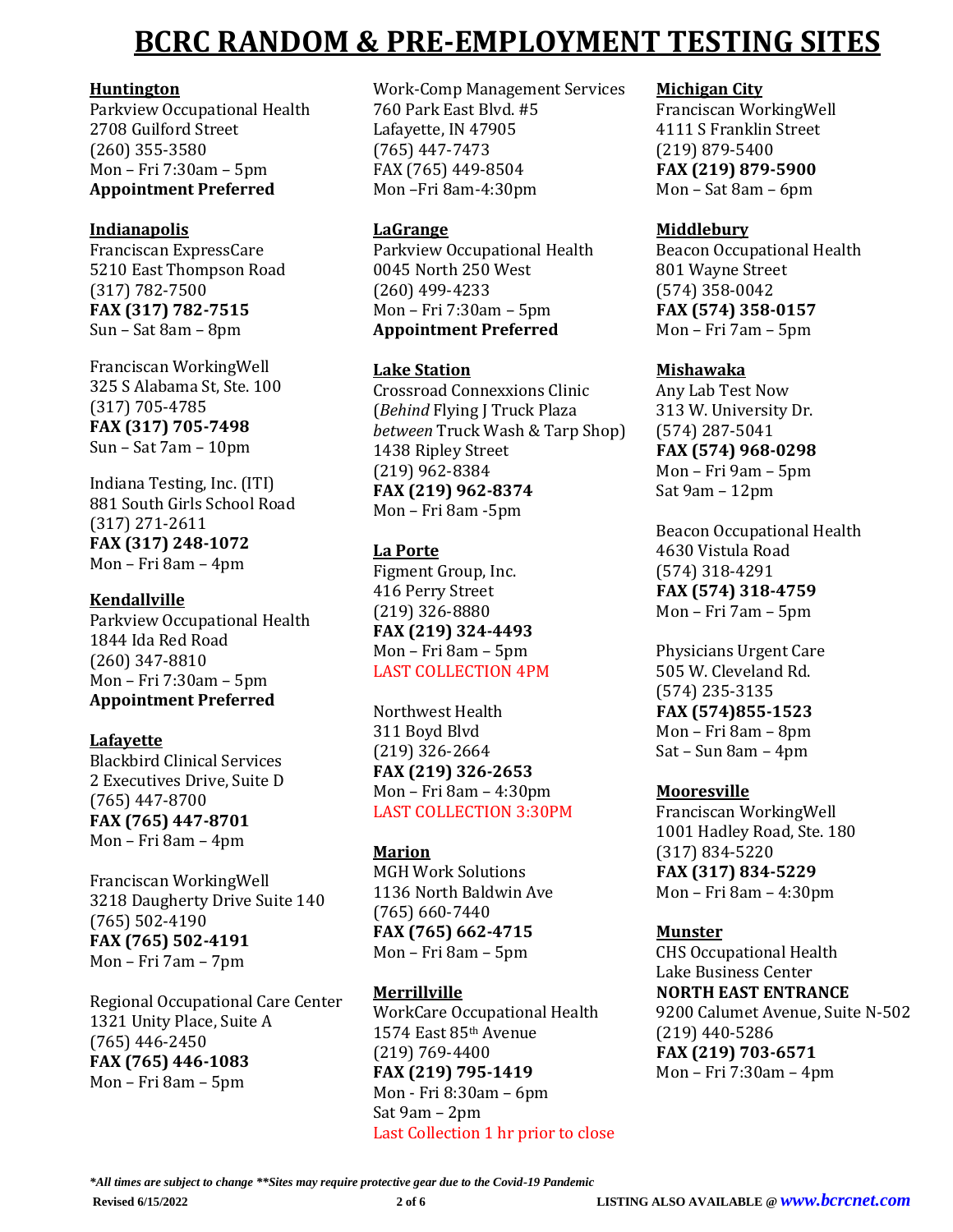#### **Munster cont…**

Franciscan WorkingWell 7905 Calumet Avenue (219) 836-4690 **FAX (219) 836-3609** Mon – Sat 8am – 6pm

### **Nappanee**

MedStat Urgent Care & Occ. Health 1001 N Main St., Suite 1 (574) 773-2509 **FAX (574) 773-2512** Mon – Fri 7:30am – 5:30pm

### **Portage**

CHS Occupational Health Portage Health Center I 3170 Willowcreek Road Ste C (219) 947-6628 **FAX (219) 947-6629** Mon – Fri 7:30am – 4pm

Franciscan WorkingWell 3283 Willowcreek Road (219) 764-8439 **FAX (219) 764-8463** Mon – Sat 8am – 6pm

Northwest Health Permanently Closed

### **Rensselaer**

Franciscan WorkingWell 919 East Grace Street (219) 866-0411 **FAX (219) 866-1920** Mon – Sat 8am – 6pm

### **South Bend**

Beacon Occupational Health 2301 N Bendix Drive, Suite 500 (574) 647-1675 **FAX (574) 232-5595** Mon – Fri 7am – 5pm

Concentra Urgent Care 19567 Cleveland Road (574) 277-7600 **FAX (574) 277-7690** Mon – Fri 8am – 5pm

Medpoint Ireland Road 1815 East Ireland Road (574) 647-1750 **FAX (574) 647-1748 LAB (574) 647-1706** Mon - Fri 8am – 8pm Sat, Sun 8am – 8pm UDS Testing M – F 5pm - 8pm Sat – Sun 8am – 8pm

Physicians Urgent Care 1245 E. Ireland Rd. (574) 312-7022 **FAX (574)204-2302** Mon – Fri 8am – 8pm

### **Syracuse**

MedStat Urgent Care & Occ. Health 107 W Pickwick Dr., Suite A (574) 457-8682 **FAX (574) 457-8686** Mon – Fri 7am – 7pm

Sat 8am – 4pm

## **Saint John**

Franciscan WorkingWell 8345 Wicker Ave (219) 627-5077 **FAX (219) 365-3185** Mon – Sat 8am – 6pm

### **Terre Haute**

Right Choice D.A.T. 3205 S Third Place *(Behind* Honey Creek Mall*)* (812) 235-3153 **FAX (812) 235-4418** Mon – Thurs 8am – 6pm Fri 8am – 4pm, Sat 9am – 12pm

### **Valparaiso**

CHS Occupational Health 1051 Southpoint Cir., Ste. A (219) 286-3830 **FAX (219) 703-6760** Mon – Fri 7:30am – 4pm

Franciscan WorkingWell 2307 La Porte Ave Suite 8 (219) 464-7073 **FAX (219) 464-7543** Mon – Sat 8am – 6pm

Northwest Health 1251 Eastport Centre Drive Suite B (219) 462-9205 **FAX (219) 462-9526** Mon – Fri 8am – 4:30pm LAST COLLECTION 3:30PM

NWI Health & Wellness, LLC 1051 Southpoint Circle, Suite F (219) 510-5836 **FAX (219) 299-8067** Mon – Tues 9am – 5:30pm Wednesday 10am – 4:30pm Thursday 7am – 3:30pm

Friday 9am – 1:30pm

## **Wabash**

Parkview Occupational Health 1655 North Cass Street (260) 274-0387 Mon – Fri 8am – 4:30pm **Appointment Preferred**

### **Warsaw**

Medstat Urgent Care & Occup Health 1500 Provident Drive, Suite A (574) 372-7637 **FAX (574) 372-7689** Mon – Fri 7am – 8pm Sat & Sun 8am – 4pm

Parkview Occupational Health 2280 Provident Court, Suite D (574) 372-5630 Mon – Fri 8am – 4:30pm

Physicians Urgent Care 2680 Escalade Way (574) 306-4128 **FAX (574) 267-5023** Mon – Fri 8am – 8pm Sat – Sun 8am – 4pm

# **Wheatfield**

Krol Family Medicine 165 E Robbins St (219) 956-3004 **FAX (219) 956-3006** M 8-5, T&TH 7-4, W 7-12, Fri 7-3 **No DOT Drug Screens**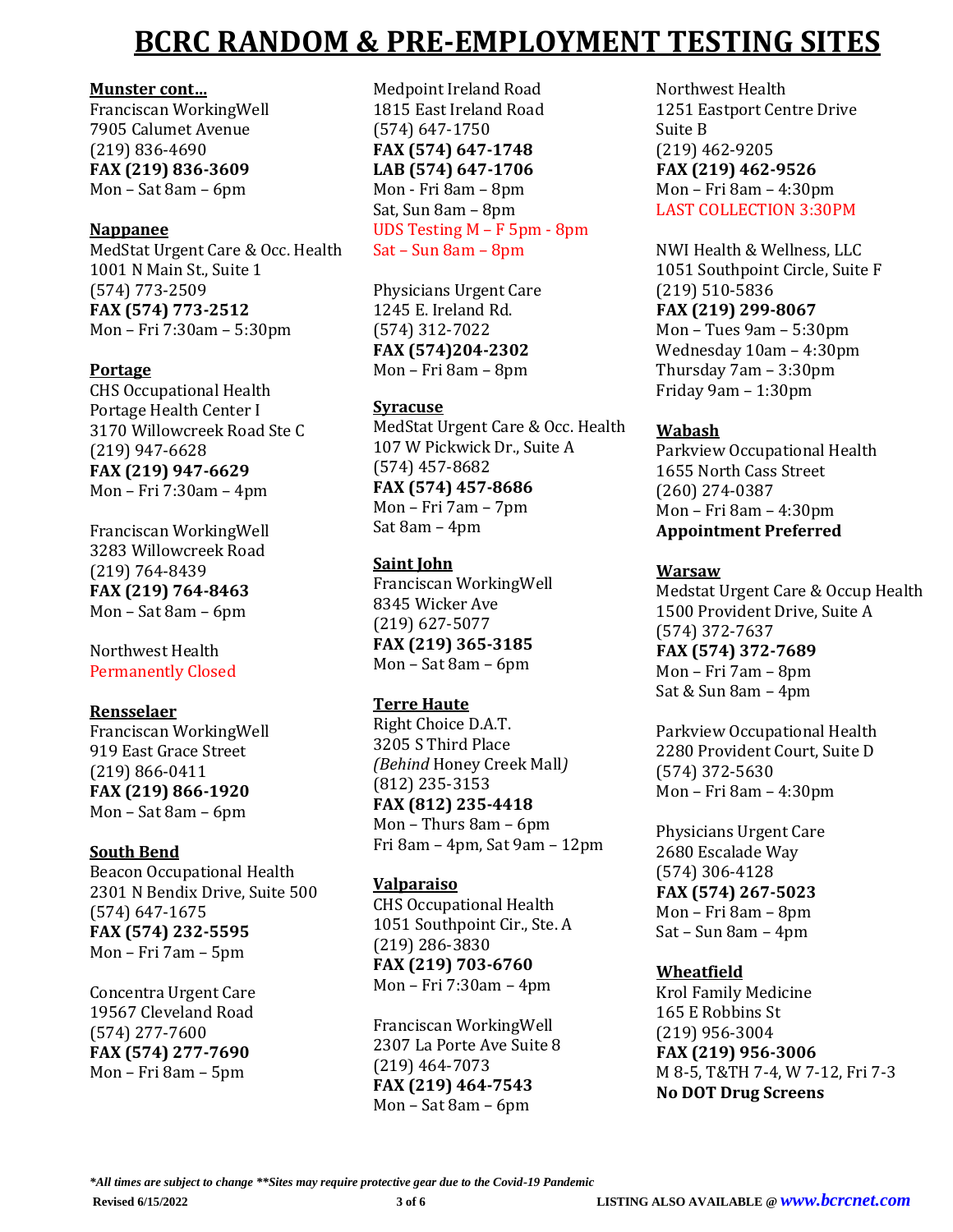# *ILLINOIS* **Alsip**

Physicians Immediate Care 4800 West 129th Street (708) 377-2169 **FAX (708) 293-1179** Mon – Fri 8am – 7pm Sat – Sun 8am – 4pm

# **Bedford Park**

Concentra Medical Center 5015 West 65th Street (708) 924-8000 **FAX (708) 924-8008** Mon – Fri 8am – 5pm

# **Bellwood**

Concentra Medical Center 2615 West Harrison Street (708) 493-0299 **FAX (708) 493-0594** Mon – Fri 8am – 5pm

# **Bloomingdale**

Concentra Medical Center 211 E Army Trail Road (630) 582-8946 **FAX (630) 582-0969** Mon – Fri 7am – 8pm

# **Bolingbrook**

Physicians Immediate Care 391 South Bolingbrook Drive (630) 226-1006 **FAX (630) 226-9003** Mon – Fri 8am – 7pm Sat – Sun 8am – 4pm

# **Bridgeview**

Concentra Medical Center 8755 South Harlem Avenue (708) 430-2295 **FAX (708) 430-2372** 24 Hours Sun – Sat

# **Champaign**

SafeWorks Illinois Occup Health 1806 North Market Street (217) 356-6150 **FAX (217) 356-7167** Mon – Fri 7am – 4pm Sat 8am – 11:30am (Rotating) **(Closed for lunch 12 noon – 1 pm)**

## **Chicago**

Concentra Medical Center Ashland Ave @ I-55 3145 South Ashland Avenue, Suite 110 (773) 254-5516 **FAX (773) 254-5518** Mon – Fri 7am – 10pm

Concentra Medical Center Downtown 614 West Monroe Street (312) 258-0700 **FAX (312) 258-0705** Mon – Fri 8am – 5pm

Physicians Immediate Care Garfield Ridge 5300 Long Avenue (312) 300-7400 **FAX (312) 267-0399** Mon – Fri 8am – 7pm Sat – Sun 8am – 4pm

Concentra Medical Center Midway 6500 West 65th Street (708) 496-1515 **FAX (708) 496-3433** Mon – Fri 8am – 5pm

Concentra Medical Center Pullman 900 East 103rd Street (773) 468-2963 **FAX (773) 468-2975** Mon – Fri 8am – 4:30pm

Concentra Medical Center River West 1030 West Chicago Avenue (312) 243-1574 **FAX (312) 243-1698** Mon – Fri 7am – 7pm Sat 8am – 5pm

Concentra Medical Center West Loop 1230 West Lake Street (312) 666-0028 **FAX (312) 666-5214** Mon – Fri 8am – 5pm

Premier Urgent Care and Occ-Health 1301 E 47th Street, Building #2 Chicago, IL 60653 (773) 891-2890 **FAX (773) 891-4107** Mon – Fri 7am-5pm Sat – Sun 7am-9am

### **Chicago Heights**

Franciscan WorkingWell Clinic 30 East 15<sup>h</sup> Street, Suite 100 (708) 709-2000 **FAX (708) 709-2046** Mon – Fri 7am – 5pm

### **Darien**

Concentra Medical Center 7421 South Cass Avenue (630) 286-5300 **FAX (630) 986-1096** Mon – Fri 8am – 5pm

### **Decatur**

DMH Occ. Health & Wellness 2120 N. 27th Street (217) 876-4900 Mon – Fri 7am – 5pm **Please Call Ahead**

Occup Health & Wellness @ St. Mary's HSHS Medical Group 1750 E Lake Shore Drive Ste LL (217) 464-1440 **FAX (217) 464-1469** Mon – Fri 7:30am – 3:30pm

# **Downers Grove**

Advocate Occ Health 3825 Highland Ave, Suite 103 (630) 275-2900 **FAX (630) 969-1060** Mon – Fri 7:30am – 5pm

### **Effingham**

Occup Health & Wellness HSHS Medical Group 900 West Temple Ave Ste 1500 (217) 347-3303 **FAX (217) 342-6230** Mon – Fri 7:30am – 4pm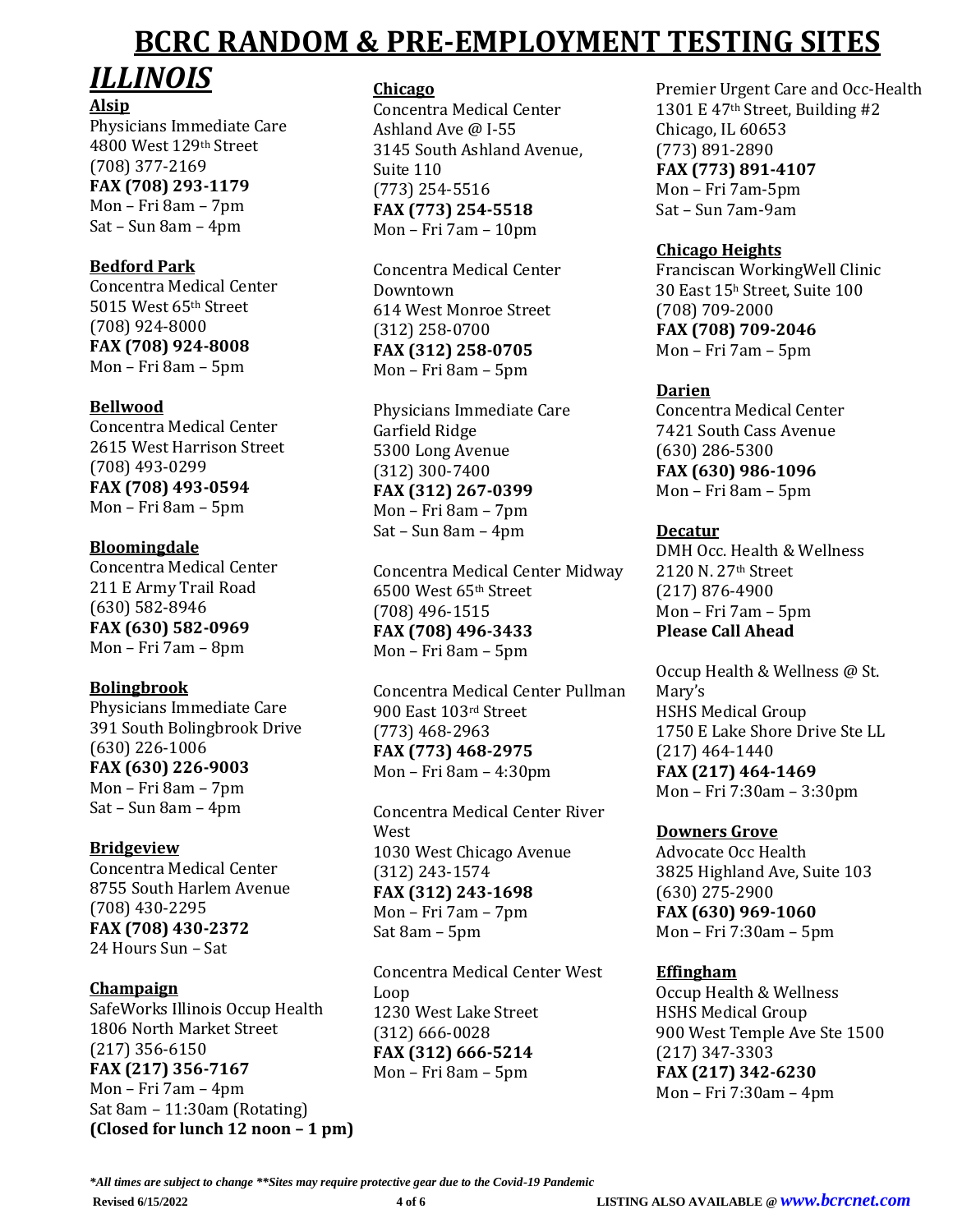### **Elk Grove Village**

Advocate Occ Health 1502 Elmhurst Road (847) 228-0515 **FAX (847) 228-8371** Mon – Fri 7:30am – 5:30pm Sat 7:30am – 12:30pm

Concentra Medical Center 1830 Jarvis Avenue (847) 952-1180 **FAX (847) 952-1183** Mon – Fri 8am – 5pm

### **Frankfort**

Physicians Immediate Care 21035 LaGrange Road (815) 534-1026 **FAX (779) 324-5435** Mon – Fri 8am – 7pm Sat – Sun 8am – 4pm

## **Franklin Park**

Concentra Medical Center 10137 W Grand Ave (847) 451-7590 **FAX (847) 451-7608** Mon – Fri 7am – 7pm Sat 8am – 5pm

### **Hazel Crest**

Advocate Occ Health 17850 S Kedzie Avenue, Ste. 1100 (708) 799-8245 **FAX (708) 799-6314** Mon – Fri 7:30am – 5:30pm Sat 8am – 12pm

# **Jacksonville**

MidWest Occ Health Assoc. (MOHA) 1000 West Morton Avenue (217) 479-9071 Mon – Fri 8am – 4:30pm

### **Joliet**

Jean Gordan Chicagoland Drug Testing, Inc. 93 Caterpillar Drive (815) 744-0738 **FAX (815) 725-5864** Mon – Thurs 8am – 4:45pm Fri 8am – 3:45pm **Saturday by Appointment Only**

MedWorks Occupational Health 819 Campus Drive (815) 744-0808 **FAX (815) 744-8345** Mon – Fri 7:30am – 6pm

Physicians Immediate Care Joliet / Houbolt 1360 Houbolt Road (815) 823-8800 **FAX (815) 729-2178** Mon – Fri 8am – 7pm Sat – Sun 8am – 4pm

Physicians Immediate Care Joliet / Larkin 800 Larkin Avenue (815) 741-4300 **FAX (815) 725-0600** Mon – Fri 8am – 7pm Sat – Sun 8am – 4pm

### **Lake Zurich**

Advocate Occup Health 350 Surrupe Road, Suite 110 (847) 842-7565 **FAX (847) 438-6756** Mon – Fri 7:30am – 5pm

### **Mattoon**

Sarah Bush Lincoln Occupational Health 1005 Health Center Dr., Ste. 104 (217) 258-2178 **FAX (217) 258-4024** Mon – Fri 7:30am – 3:45pm

### **Morton Grove**

Concentra Medical Center 8125 River Drive, Suite 102 (847) 470-1720 Mon – Fri 8am – 5pm

### **New Lenox**

Physicians Immediate Care 621 East Lincoln Highway (815) 907-5955 **FAX (815) 462-3725** Mon – Fri 8am – 7pm Sat – Sun 8am – 4pm

## **Niles**

Advocate Occ Health 7255 N Caldwell Avenue (847) 647-0355 Mon – Fri 8am – 8pm Sat – Sun 8am – 4pm

### **O'Fallon**

Occup Health & Wellness HSHS Medical Group 1512 N Green Mount Road Ste 108 (618) 628-8440 **FAX (618) 628-8209** Mon – Fri 7:30am – 4pm

### **Orland Park**

Physicians Immediate Care 9570 West 159th Street (708) 675-7070 **FAX (708) 675-7074** Mon – Fri 8am – 7pm Sat – Sun 8am – 4pm

### **Schiller Park**

Concentra Medical Center 4200 North Mannhelm Road (847) 801-5170 **FAX (847) 801-5176** Mon – Fri 8am – 5pm

### **Skokie**

Advocate Outpatient Center 5540 Touhy Avenue (847) 647-0355 **FAX (847) 647-7638** Mon – Fri 8am – 8pm Sat – Sun 8a – 4pm

### **Springfield**

MidWest Occup Health Assoc. (MOHA) 775 Engineering Avenue (217) 522-4300 Mon – Fri 8am – 4:30pm

Occup Health & Wellness HSHS Medical Group 2901 Old Jacksonville Road Suite Lower Level (217) 846-0512 **FAX (217) 528-9854** Mon – Fri 7:30am – 4 pm